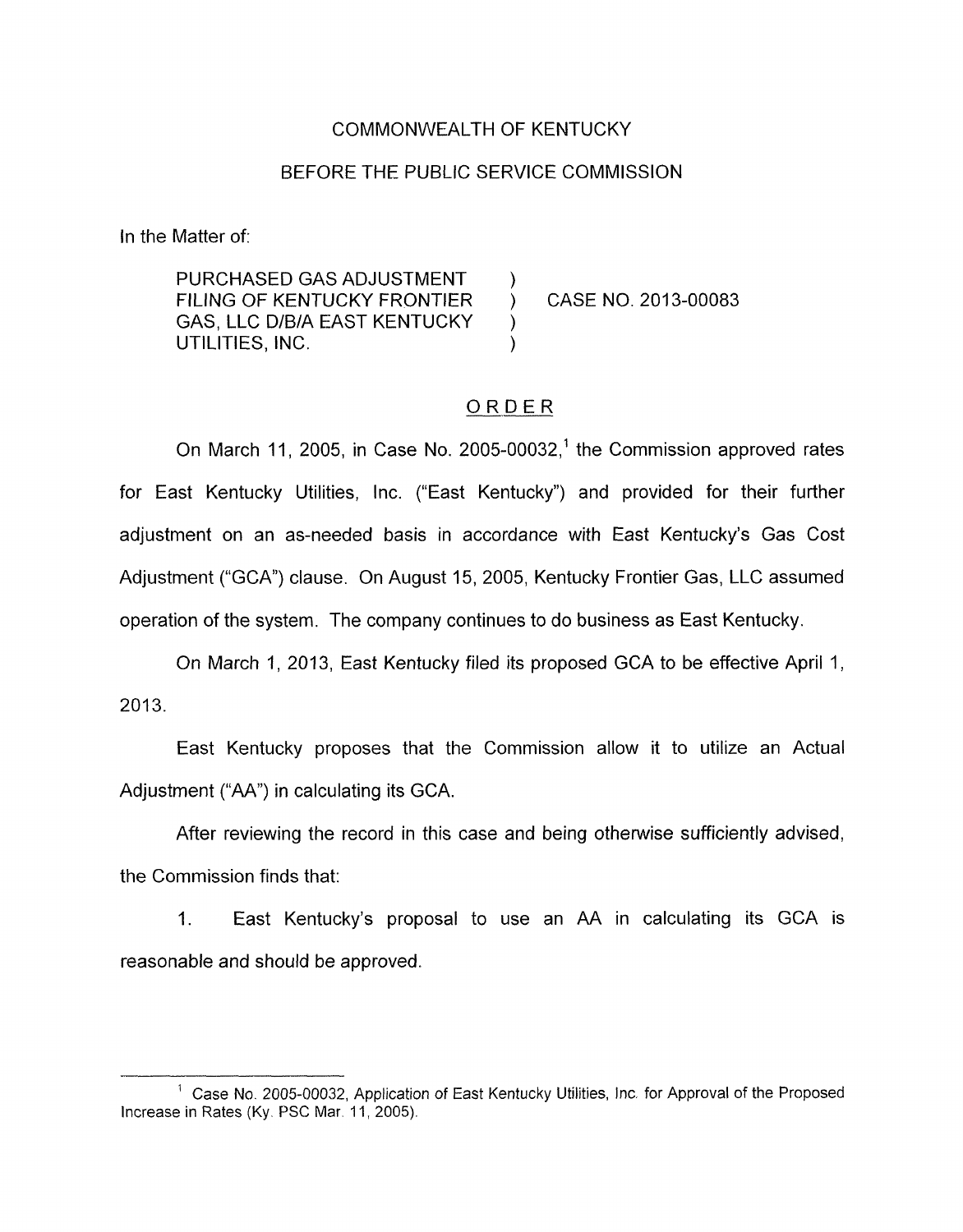2. East Kentucky's notice includes revised rates designed to pass on to its customers its expected change in gas costs.

3. East Kentucky's notice sets out an Expected Gas Cost ("EGC") of \$4.9122 per Mcf, which is a decrease of \$.4532 per Mcf from its previous EGC of \$5.3654 per Mcf.

4. East Kentucky's notice sets out a current quarter AA of \$.2931 per Mcf. East Kentucky's total AA is (\$.0241) per Mcf, which is an increase of \$.6304 per Mcf from the previous total AA of  $(\$.6545)$  per Mcf.

5. East Kentucky's GCA is \$4.8881 per Mcf, which is an increase of \$1772 per Mcf from the previous rate \$4.7109 per Mcf.

6. The rates in the Appendix to this Order are fair, just, and reasonable, and should be approved for service rendered by East Kentucky on and after April 1, 2013.

IT IS THEREFORE ORDERED that:

1. East Kentucky's proposal to use an AA is granted.

2. The rates in the Appendix to this Order are approved for service rendered on and after April 1, 2013.

3. Within 20 days of the date of this Order, East Kentucky shall file with this Commission, using the Commission's electronic Tariff Filing System, revised tariff sheets setting out the rates approved herein and reflecting that they were approved pursuant to this Order.

-2- Case No. 2013-00083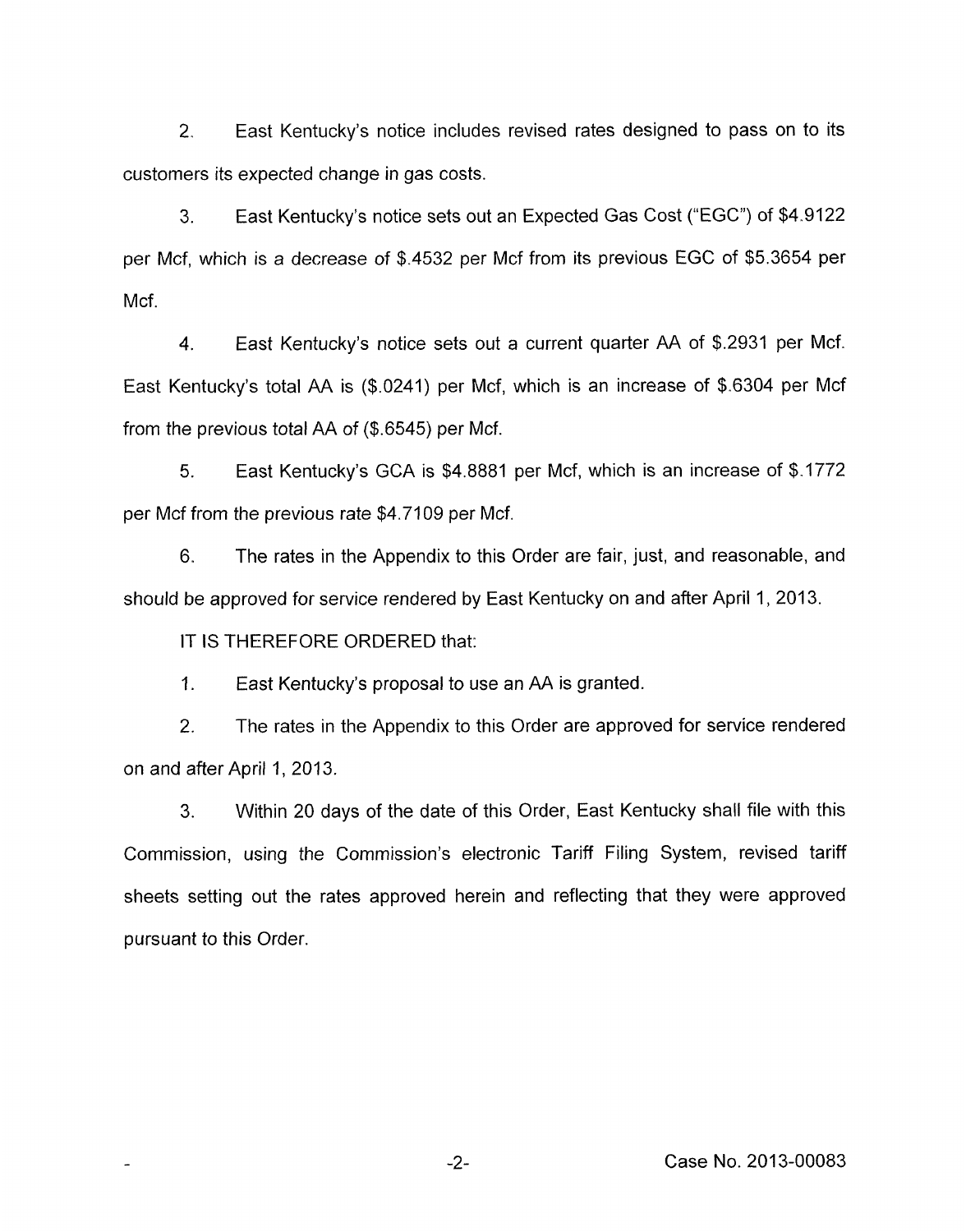By the Commission



ATTEST:

Claron D. Gerenwell for

Executive Director

Case No. 2013-00083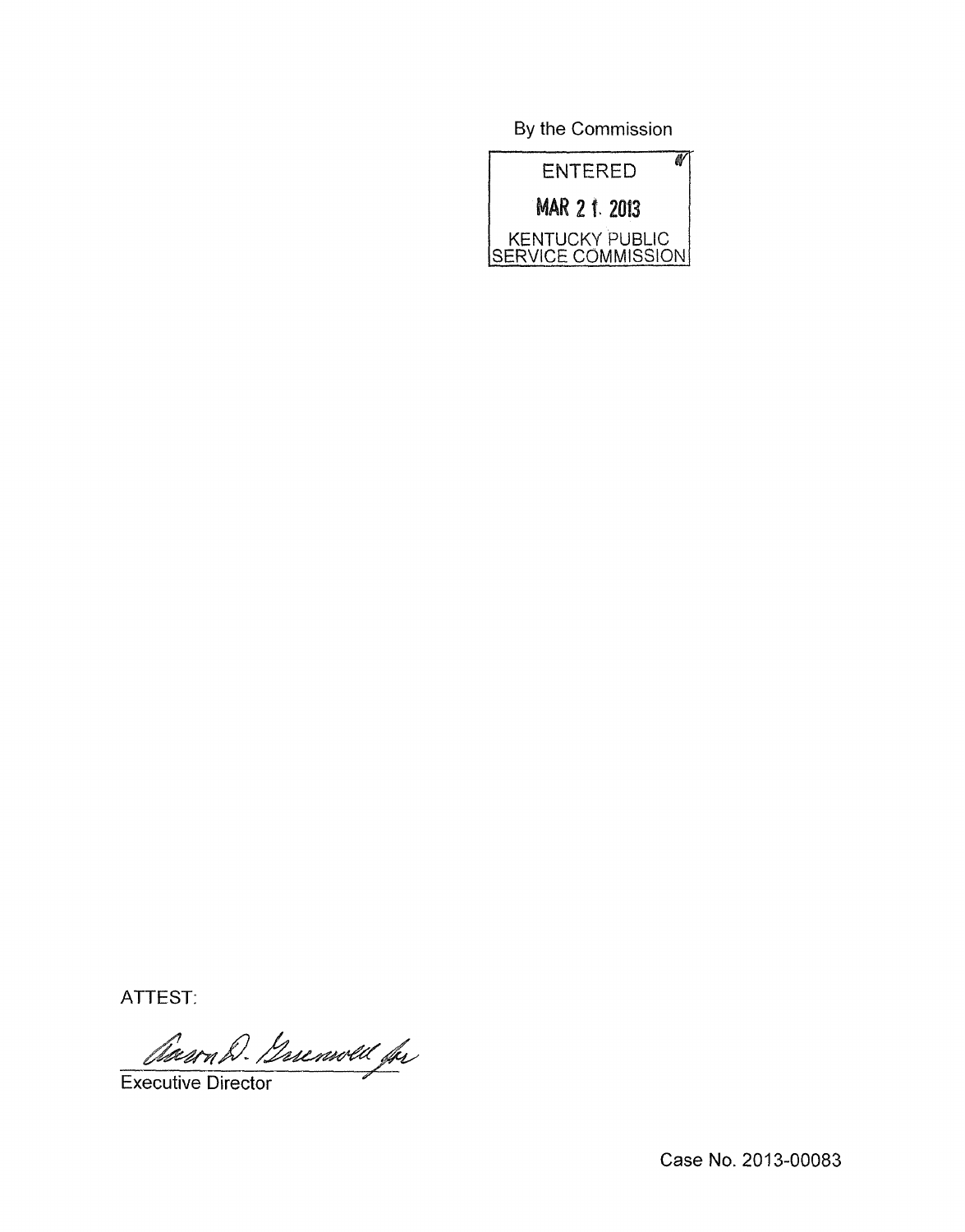## APPENDIX

# APPENDIX TO AN ORDER OF THE KENTUCKY PUBLIC SERVICE COMMISSION IN CASE NO. 2013-00083 DATED MAR 2 1 2013

The following rates and charges are prescribed for the customers served by East Kentucky Utilities, Inc. All other rates and charges not specifically mentioned herein shall remain the same as those in effect under authority of this Commission prior to the effective date of this Order.

|                                  |                     | Gas Cost<br>Recovery |                        |  |
|----------------------------------|---------------------|----------------------|------------------------|--|
|                                  | <b>Base Rate</b>    | Rate                 | Total                  |  |
| First Mcf - Min. bill<br>All Mcf | \$10.00<br>\$5.2553 | \$4.8881<br>\$4.8881 | \$14.8881<br>\$10.1434 |  |